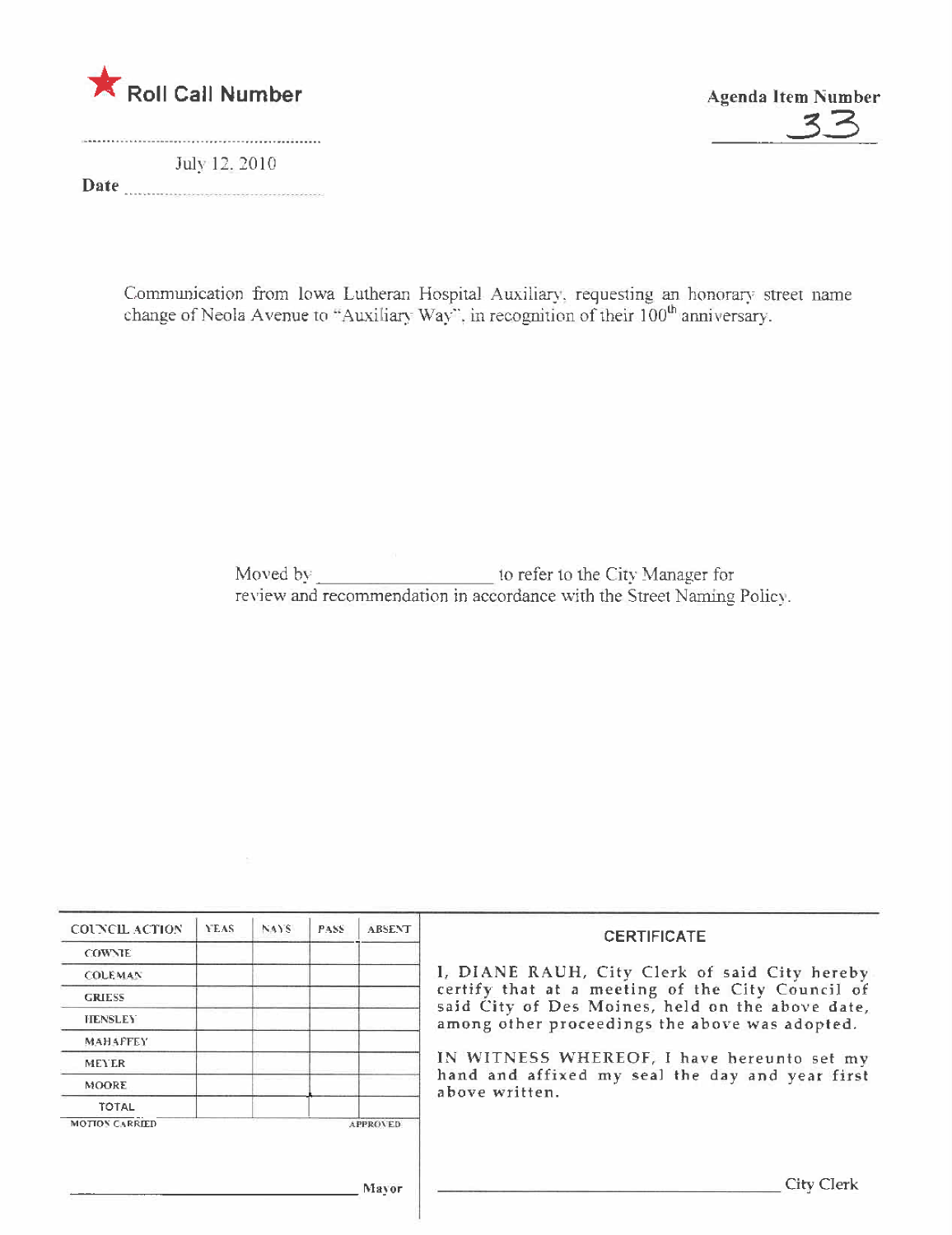## Rauh, Diane L

From: Sent: To: Cc: Subject: website@dmgov.org Tuesday, June 29,201010:41 AM CouncilSpeak CityClerk Request to Speak Before the City Council - form submission

Full Name: Nancy Ross Address: 3310 Southern Hils Drive City: Des Moines State: IA Zip: 50321 Phone: 515-243-7031 Email: rossshop04@aol.com

Speaker(s): Nancy Ross, 1st Vice President: Joanne Mahaffey. President: and Bey Plath. President Elect - Iowa Lutheran Hospital Auxiliary

Meeting Date: Monday. July 26, 2010.

Regarding: We are requesting, on behalf of the Volunteers and Auxiliary, the opportunity to have the street located on the north side of Iowa Lutheran Hospital. currently named Neola Avenue be given the honorary name of: Auxiliary Way. As Volunteers and Auxiliary members come to volunteer their time working at the hospital they turn west on Neola Avenue to access their designated parking area. We are currently celebrating the Auxiliary's 100th anniversary, and this would be an opportunity to culiminate our year of celebration.